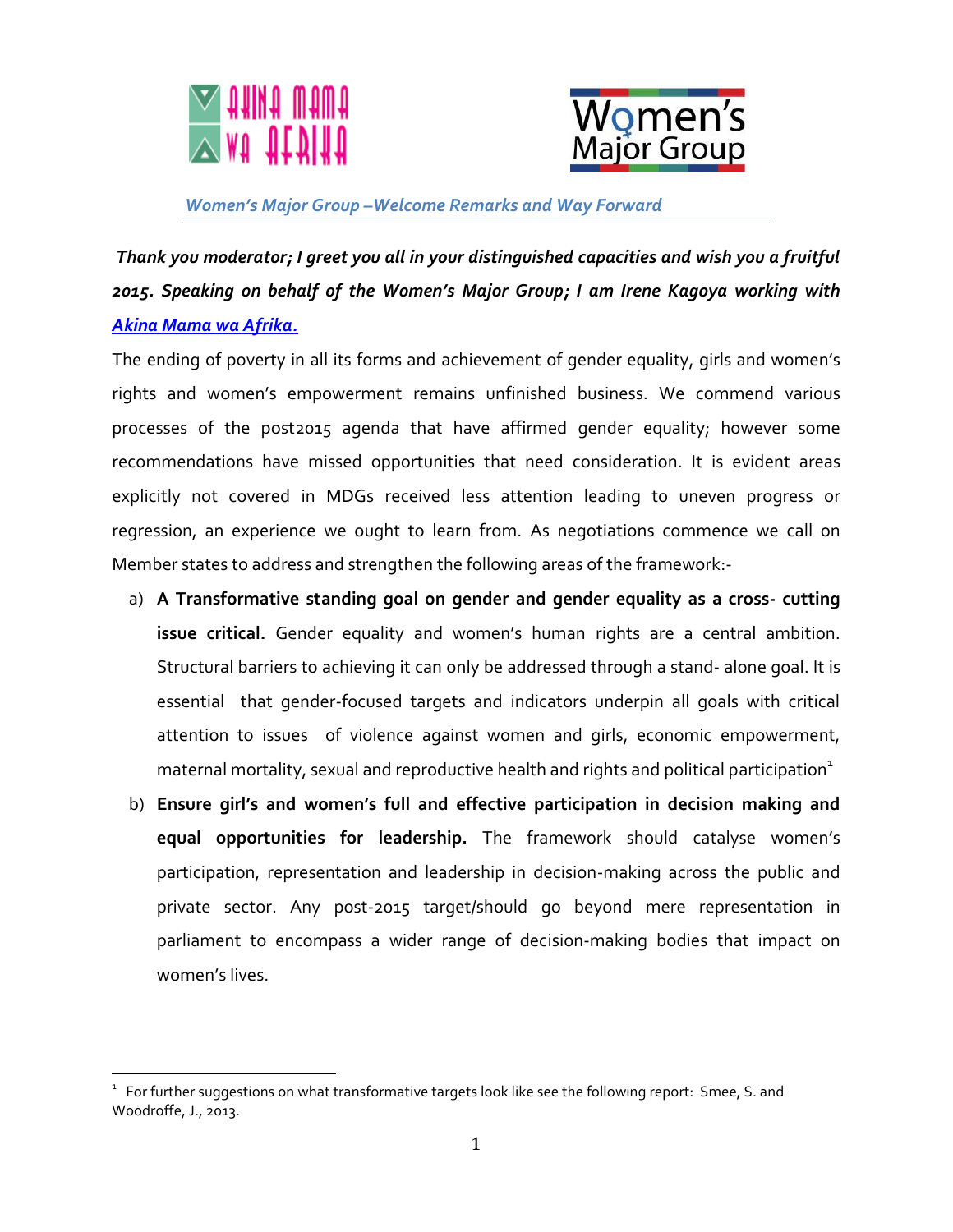- c) **Eliminate all forms of violence and discrimination against women and girls – in policies, laws and practices.** Structural underlying root causes and social norms that perpetuate violence against women and girls must be analyzed in the framework. Although child early and forced marriage is an issue of justice, delinking it from the goal to gender equality and women's empowerment, may prompt strategies narrowly focused on enactment and enforcement of laws rather than addressing the deep seated gender discrimination and resulting inequalities.
- d) **Universal access to sexual reproductive health and rights.** We would like to emphasize that sexual and reproductive health and rights are human rights. If we cannot control our own bodies, sexualities and fertility, we cannot exercise any of our other civil political and economic social cultural rights. Universal access to sexual reproductive health and rights will address unacceptably high levels of maternal mortality, teenage pregnancies, transmission of STIs, HIV/AIDS. Member states are called to address this gap by including reference to the full realization of sexual rights in addition to sexual health.
- e) **Education.** The framework needs to recognize the complexity between barriers to education, gender, poverty, violence and equality to ensure that millions of marginalized girls and boys have access and successfully complete a full cycle of quality education. We call for the framework to encompass comprehensive sexuality education to enable adolescents and young people make informed choices about their health and lives.

## f) **Secure rights to land, other resources and assets.**

We call for the framework to secure rights of women for resources and assets including land, energy, credit, information and technology; as well as indicators that measure how much land is controlled by women and men over time. In addition to commercialization, modernizing of agriculture, entrepreneurship training and support to SME's need to be addressed to improve women's livelihoods.

g) **Social Protection, Decent work and a living wage**; We need to commit to human rights at work addressing the right to social protection, pay for work of equal value, maternity and parental rights, decent work , employment security and living wages , sustainable livelihoods and environmental concerns . A living wage is a necessary element to reduce inequality.